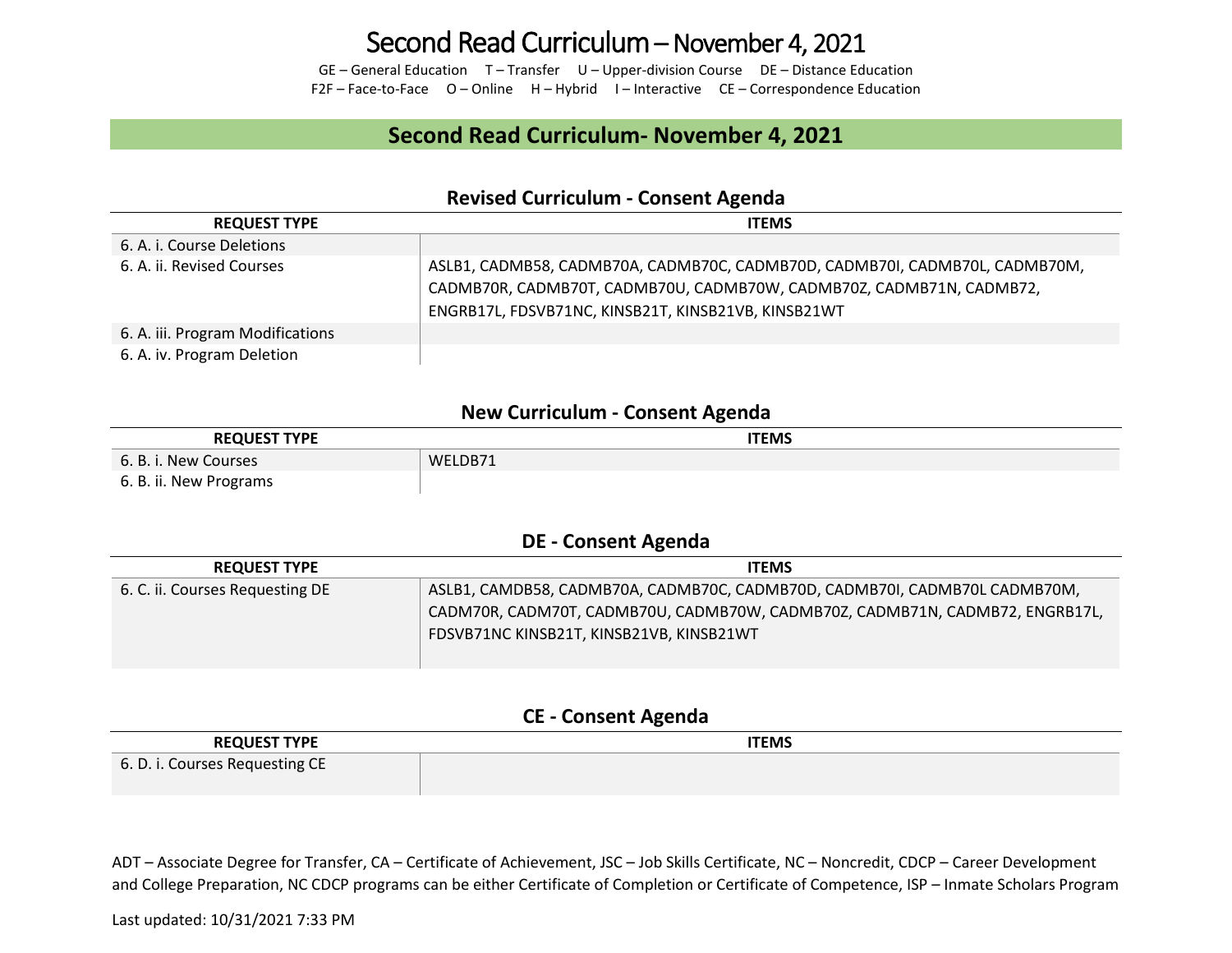# Second Read Curriculum – November 4, 2021

GE – General Education T – Transfer U – Upper-division Course DE – Distance Education F2F – Face-to-Face O – Online H – Hybrid I – Interactive CE – Correspondence Education

## **GE - Consent Agenda**

| <b>REQUEST TYPE</b>                | ITEMS                                 |
|------------------------------------|---------------------------------------|
| 6. E. i. Courses Requesting New or | ASLB1, KINSB21T, KINSB21VB, KINSB21WT |
| Resubmission for $\mathsf{GE}^+$   |                                       |

## **Second Read Courses**

| <b>Review</b> | Course   |                                                             |         |                           | <b>Attributes</b>                         |                     |
|---------------|----------|-------------------------------------------------------------|---------|---------------------------|-------------------------------------------|---------------------|
| Team(s)       |          | <b>Course Title</b>                                         | Unit(s) | <b>Current Attributes</b> | Requested                                 | <b>Request Type</b> |
| A             | ASLB1    | American Sign Language 1                                    | 4.00    | DE: H, O, I;              | DE: H, O, I                               | Revision            |
|               |          |                                                             |         | T: CSU and UC;            | T: CSU and UC                             |                     |
|               |          |                                                             |         |                           | GE: BC C.2, CSU C.2, GE: BC C.2, CSU C.2, |                     |
|               |          |                                                             |         | <b>IGETC 6</b>            | <b>IGETC 6</b>                            |                     |
| A             | CADMB58  | Supervisor Core Course                                      | 4.50    |                           | DE: H, O, I                               | Revision            |
| E             | CADMB70A | <b>Prisoner Transportation</b>                              | 0.50    |                           | DE: H, O, I                               | Revision            |
| F.            | CADMB70C | <b>Escape Prevention</b>                                    | 0.50    |                           | DE: H, O, I                               | Revision            |
| G             | CADMB70D | Suicide Prevention                                          | 0.50    |                           | DE: H, O, I                               | Revision            |
| B             | CADMB70I | Anger Management                                            | 0.50    |                           | DE: H, O, I                               | Revision            |
| $\mathsf{C}$  | CADMB70L | Use of Force and Civil Liabilities                          | 0.50    |                           | DE: H, O, I                               | Revision            |
| H             | CADMB70M | Drug Recognition and Under the<br>Influence                 | 0.50    |                           | DE: H, O, I                               | Revision            |
| D             | CADMB70R | Inmate Work Incentive Program                               | 0.50    |                           | DE: H, O, I                               | Revision            |
| D             | CADMB70T | Blood Borne Pathogens, T.B. Awareness,<br>Psychotic Inmates | 0.50    |                           | DE: H, O, I                               | Revision            |
| E             | CADMB70U | Conflict Resolution and Hostage Survival                    | 0.50    |                           | DE: H, O, I                               | Revision            |
| E             | CADMB70W | <b>Restraint Gear Application</b>                           | 0.50    |                           | DE: H                                     | Revision            |
| E             | CADMB70Z | Inmate Classification/Disciplinary Process                  | 0.50    |                           | DE: H, O, I                               | Revision            |

ADT – Associate Degree for Transfer, CA – Certificate of Achievement, JSC – Job Skills Certificate, NC – Noncredit, CDCP – Career Development and College Preparation, NC CDCP programs can be either Certificate of Completion or Certificate of Competence, ISP – Inmate Scholars Program